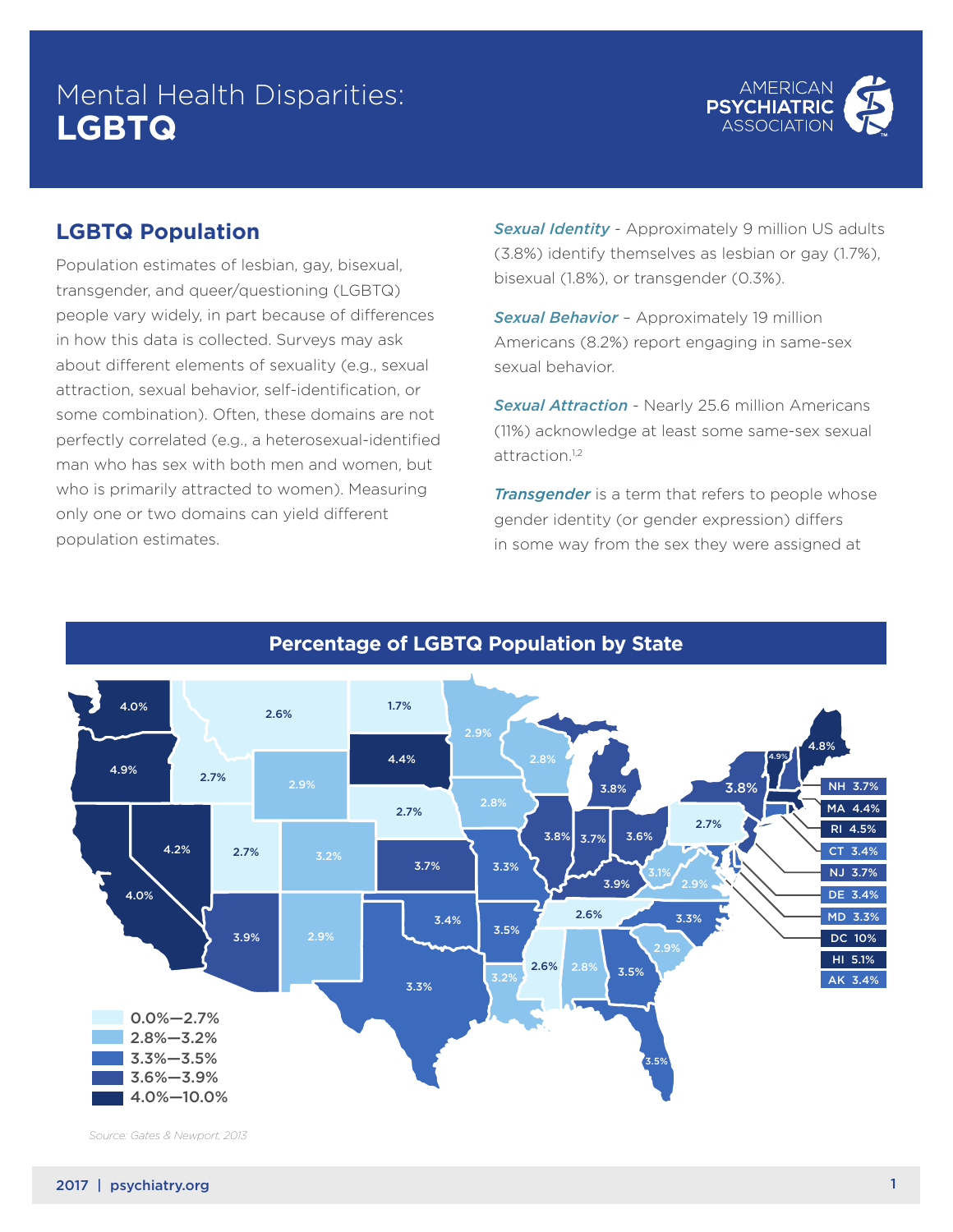#### $L_{\rm B}$  is a discrete mass of  $\Delta E$  individuals and  $\Delta E$ **LGBTQ Individuals and Mental Health**



birth. Transgender individuals may identify in myriad ways. Some people identify as another gender (e.g., man or woman), while others adopt a non-binary identity (e.g., genderqueer) or no gender at all queer/questioning. Some transgender people seek medical or surgical treatments to help with gender transition while others do not. One recent study estimated that there are nearly 1 million transgender people in the U.S.3

Population estimates of LGBTQ people also appear to vary geographically, ranging from an average of 2% in South Dakota to 5.3% in Hawaii and 8.3% in the District of Columbia.4

### **Mental Health Status and Disparities**

- LGBTQ individuals are more than twice as likely as heterosexual men and women to have a mental health disorder in their lifetime.<sup>5</sup>
- LGBTQ individuals are 2.5 times more likely to experience depression, anxiety, and substance misuse compared with heterosexual individuals.6
- Women who identify as lesbian/bisexual are more than twice as likely to engage in heavy (alcohol)

drinking in the past month than heterosexual **Sexual** women (8.0% vs. 4.4%). Gay/bisexual men were **or Very Good** less likely than heterosexual men (8.6% vs 9.9%) to engage in heavy drinking in the past month.<sup>7</sup> **Orientation** Gay or Lesbian month than hotorosoxual  $\overline{\phantom{a}}$ 

- Transgender individuals who identify as African American/black, Hispanic/Latino, American Bisexual 74% Indian/Alaska Native, or Multiracial/Mixed Race are at increased risk of suicide attempts than white transgender individuals.<sup>8</sup>
- LGBTQ individuals have higher rates of mental health service use than their heterosexual counterparts.9

| <b>Sexual</b><br><b>Orientation</b> | <b>Considered</b><br><b>Attempting Suicide</b> |
|-------------------------------------|------------------------------------------------|
| Heterosexual                        | 2.3%                                           |
| <b>Gay or Lesbian</b>               | 4.4%                                           |
| <b>Bisexual</b>                     | 7.4%                                           |
| <b>Transgender</b>                  | 30.8%                                          |

Source: Mass. Dept. of Public Health, 2009 *Source: Mass. Dept. of Public Health 2009*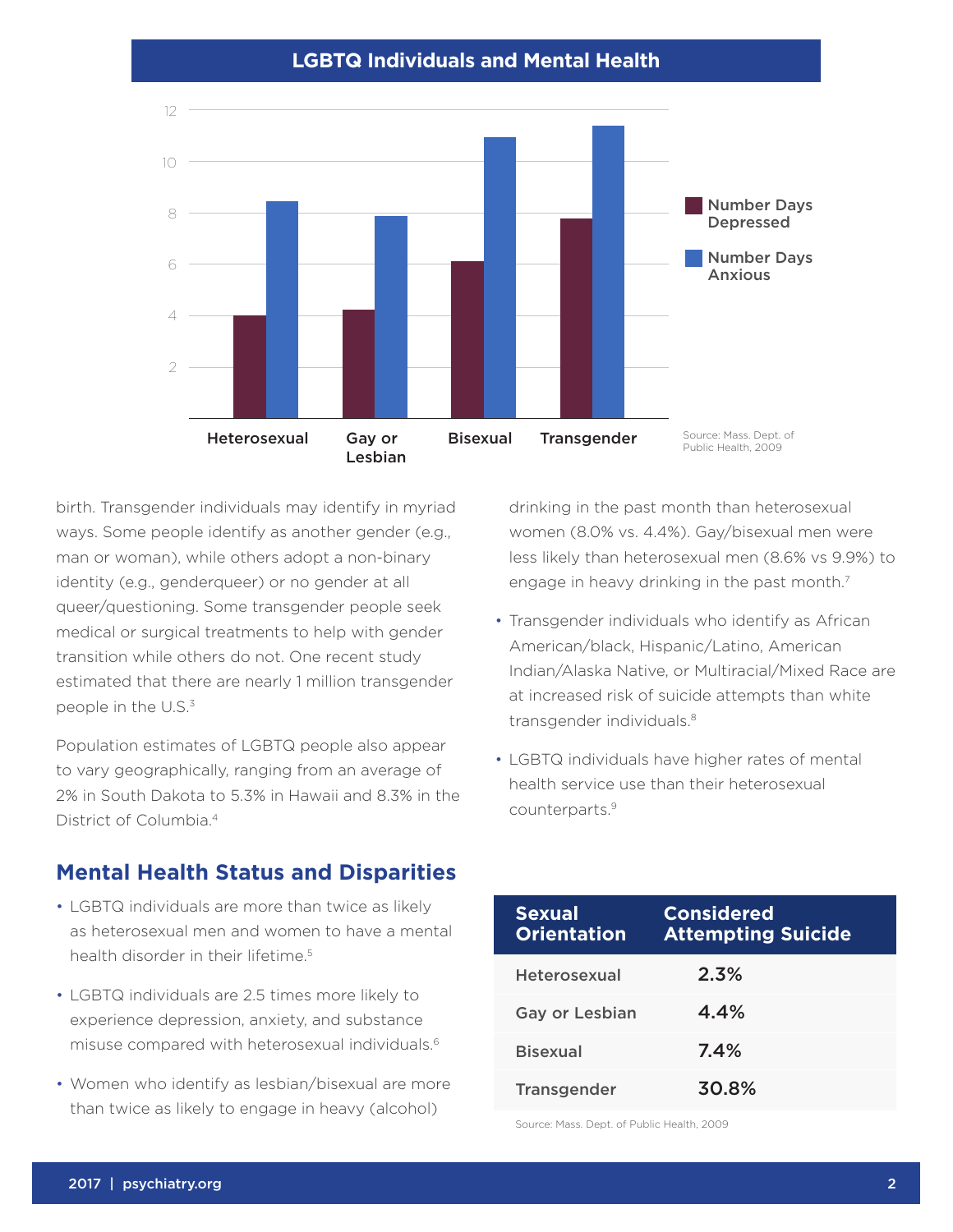- The rate of suicide attempts is four times greater for lesbian, gay, and bisexual youth and two times greater for questioning youth than that of heterosexual youth.<sup>10</sup>
- LGBTQ older adults face a number of unique challenges, including the combination of anti-LGBTQ stigma and ageism. Approximately 31% of LGBTQ older adults report depressive symptoms; 39% report serious thoughts of taking their own lives.<sup>11</sup>

### **Stigma & Discrimination**

Health disparities among LGBTQ people are linked to stigma and discrimination.<sup>6</sup> For example:

- Many LGBTQ people have reported experiencing stigma and discrimination when accessing health services, leading some individuals to delay necessary health care or forego it altogether. 12
- LGBTQ individuals may have less social support than heterosexual individuals, particularly if they live in a region without a large LGBTQ population or if they have experienced rejection by their family of origin. Bisexual people may feel particularly isolated, experiencing stigma both in society at-large and within the LGBTQ community.<sup>13</sup>
- Transgender individuals have higher rates of poverty and unemployment than nontransgender individuals.14 This is exacerbated by a lack of federal employment non-discrimination protections for LGBTQ individuals.
- LGBTQ individuals are more likely to be victims of violence compared with their heterosexual peers. The risk of experiencing violence is even higher for undocumented and racial/ethnic minority LGBTQ.15

## **Being LGBTQ Is Not a Mental Disorder**

All major professional mental health organizations have affirmed that homosexuality is *NOT* a mental disorder. Being transgender or gender variant is *NOT* a mental illness and does not imply any impairment in judgment, stability, reliability, or general social or vocational capabilities.19

**To learn about best practices for treating diverse populations and to get answers to your questions by leading psychiatrists, please visit APA's Cultural Competency webpage at https://www. psychiatry.org/psychiatrists/cultural-competency.** 

### **Resources**

- AMA LGBT Advisory Committee http://www.ama-assn.org/ama/ pub/about-ama/our-people/member-groups-sections/glbtadvisory-committee.page?
- American Psychiatric Association Toolkit for Working with Transgender and Gender-Variant Individuals
- American Psychiatric Association Resource Document on Working with Transgender Individuals
- American Psychological Association, www.apa.org/pi/lgbt
- Association of Gay and Lesbian Psychiatrists (AGLP) www.aglp.org
- Center for Excellence in Transgender Health http://transhealth. ucsf.edu/
- Gay and Lesbian Alliance Against Defamation, www.glaad.org
- Gay & Lesbian Medical Association www.glma.org
- Human Rights Campaign, www.hrc.org
- Institute of Medicine Report The Health of Lesbian, Gay, Bisexual, and Transgender People
- LGBT Suicide Prevention, www.theTrevorProject.org
- National Center for Transgender Equality, www.nctequality.org
- National Gay and Lesbian Task Force, www.thetaskforce.org
- Parent, Families, and Friends of Lesbians and Gays www.pflag.org
- The National LGBT Health Education Center www. lgbthealtheducation.org/
- World Professional Association for Transgender Health (WPATH) www.wpath.org